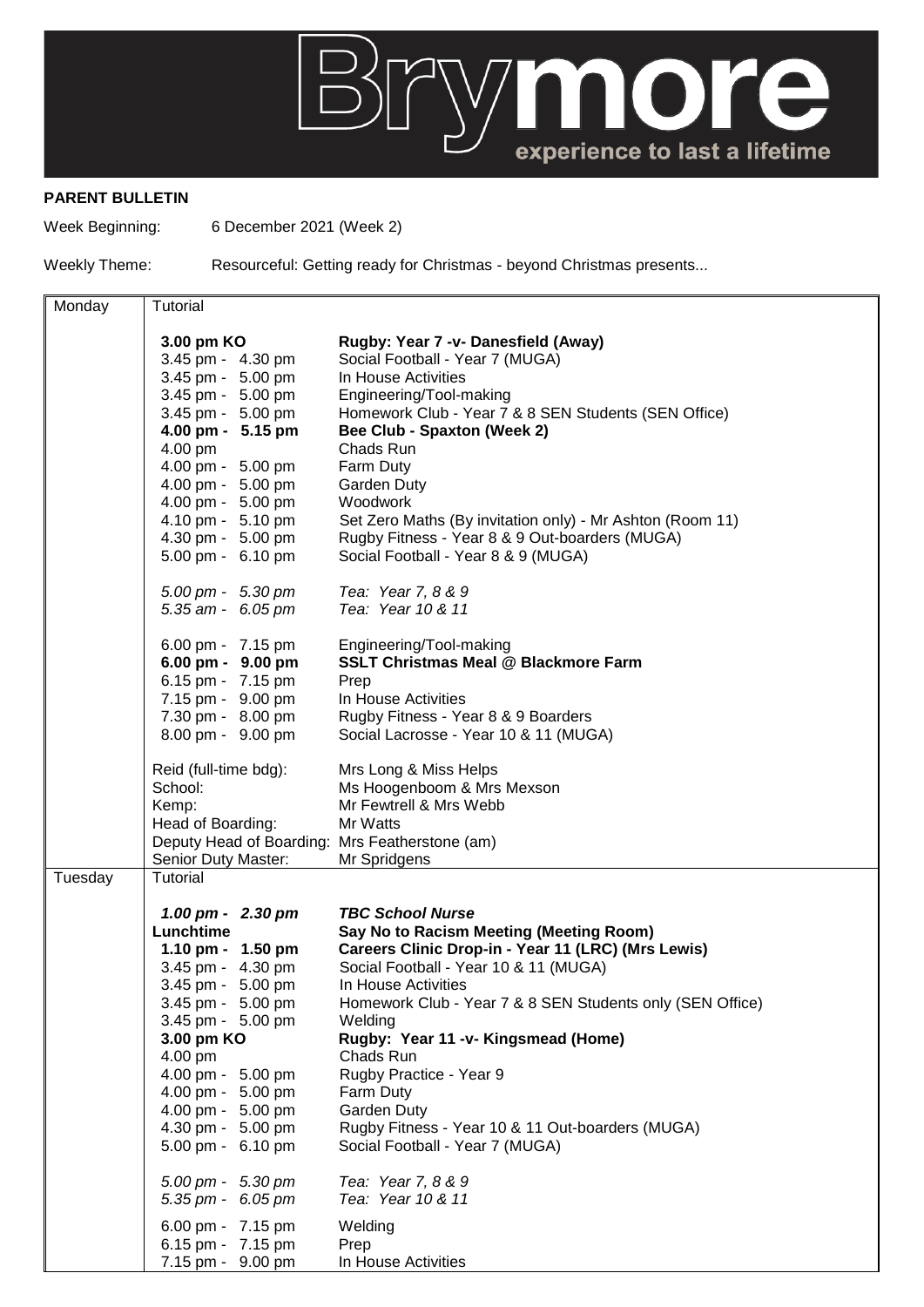|           | 7.30 pm - 8.00 pm                         | Rugby Fitness - Year 10 & 11 Boarders                             |
|-----------|-------------------------------------------|-------------------------------------------------------------------|
|           | 8.00 pm - 9.00 pm                         | Social Football - Year 8 & 9 (MUGA)                               |
|           |                                           |                                                                   |
|           |                                           |                                                                   |
|           | Reid (full-time bdg):                     | Mrs Long & Miss Helps                                             |
|           | School:                                   | Ms Hoogenboom & Mrs Mexson                                        |
|           |                                           |                                                                   |
|           | Kemp:                                     | Mr Fewtrell & Mrs Webb                                            |
|           | Pastoral Manager:                         | Miss Moore                                                        |
|           | Head of Boarding:                         | Mr Watts (Day)                                                    |
|           | Deputy Head of Boarding: Mrs Featherstone |                                                                   |
|           | Senior Duty Master:                       | Mr Spridgens                                                      |
|           |                                           |                                                                   |
| Wednesday | Tutorial                                  |                                                                   |
|           |                                           |                                                                   |
|           | <b>ALL DAY</b>                            | Christmas Jumper Day £1 donation for Smiles for Christmas Charity |
|           |                                           | (Salvation Army)                                                  |
|           | <b>AM</b>                                 | Year 7 Horti Visit to Monkton Elm Garden Centre                   |
|           |                                           |                                                                   |
|           |                                           | (Mr Willcocks/Lady Warren)                                        |
|           | Lunchtime                                 | <b>Christmas Lunch</b>                                            |
|           | $1.00$ pm                                 | Area Cross-Country @ Brymore                                      |
|           | 3.45 pm - 4.30 pm                         | Social Football - Year 8 & 9 (MUGA)                               |
|           | 3.45 pm - 5.00 pm                         | In House Activities                                               |
|           |                                           |                                                                   |
|           | 3.45 pm - 5.00 pm                         | Homework Club - Year 9 & 10 SEN Students (SEN Office)             |
|           | 4.00 pm                                   | Chads Run                                                         |
|           | 4.00 pm - 5.00 pm                         | Farm Duty                                                         |
|           | 4.00 pm - 5.00 pm                         | Garden Duty                                                       |
|           | 4.00 pm - 5.00 pm                         | Rugby Practise - Year 7 & 8                                       |
|           | 4.00 pm - 5.30 pm                         | Blacksmithing                                                     |
|           |                                           |                                                                   |
|           | 4.30 pm - 5.00 pm                         | Social Football - Year 7 (MUGA)                                   |
|           | 5.00 pm - 5.30 pm                         | Social Football - Year 10 & 11 (MUGA)                             |
|           |                                           |                                                                   |
|           | $5.00 \text{ pm} - 5.30 \text{ pm}$       | Tea: Year 7, 8 & 9                                                |
|           | 5.35 pm - 6.05 pm                         | Tea: Year 10 & 11                                                 |
|           |                                           |                                                                   |
|           |                                           |                                                                   |
|           | 6.00 pm - 7.30 pm                         | Blacksmithing                                                     |
|           | 6.15 pm - 9.00 pm                         | In-House Christmas Party (respective boarding houses)             |
|           | 7.30 pm - 9.00 pm                         | Blacksmithing                                                     |
|           |                                           |                                                                   |
|           |                                           |                                                                   |
|           | 7.30 pm - 9.00 pm                         | Young Farmers (every two weeks)                                   |
|           |                                           |                                                                   |
|           | Reid (full-time bdg):                     | Mrs Long & Miss Helps                                             |
|           | School:                                   | Ms Hoogenboom & Mrs Mexson                                        |
|           | Kemp:                                     | Mrs Featherstone & Mrs Webb                                       |
|           |                                           |                                                                   |
|           | Pastoral Manager:                         | Miss Moore                                                        |
|           | Head of Boarding:                         | Mr Watts                                                          |
|           | Deputy Head of Boarding: Mrs Featherstone |                                                                   |
|           | Senior Duty Master:                       | Mr Spridgens                                                      |
| Thursday  | Tutorial                                  |                                                                   |
|           |                                           |                                                                   |
|           |                                           |                                                                   |
|           | 3.30 pm KO                                | Rugby: Year 8 -v- Chilton Trinity (Away)                          |
|           | 3.45 pm - 5.00 pm                         | In House Activities                                               |
|           | 3.45 pm - 5.00 pm                         | Homework Club - Year 9 & 10 SEN Students (SEN Office)             |
|           | 4.00 pm                                   | Chads Run                                                         |
|           | 4.00 pm - 5.00 pm                         | Farm Duty                                                         |
|           |                                           |                                                                   |
|           | 4.00 pm - 5.00 pm                         | Garden Duty                                                       |
|           | 4.00 pm - 5.00 pm                         | Hockey - All Years (MUGA)                                         |
|           | 4.00 pm - 5.00 pm                         | Rugby Practise - Year 10 & 11                                     |
|           | 4.00 pm - 5.00 pm                         | Taekwondo                                                         |
|           | 4.00 pm - 5.30 pm                         | Blacksmithing                                                     |
|           | 5.00 pm - 6.10 pm                         | Social Football - Year 7 & 8 (MUGA)                               |
|           |                                           |                                                                   |
|           |                                           |                                                                   |
|           | 4.45 pm - 6.00 pm                         | Boarders Feast: Year 7, 8 & 9                                     |
|           | 6.15 pm - 7.15 pm                         | Boarders Feast: Year 10 & 11                                      |
|           |                                           |                                                                   |
|           | 6.00 pm - 7.30 pm                         | Blacksmithing                                                     |
|           | 6.10 pm - 7.15pm                          | Walk & Talk Maths - ALL YEAR 11 EXPECTED TO ATTEND (Hall)         |
|           |                                           |                                                                   |
|           |                                           | (Mr Ashton & Mrs Truman)                                          |
|           | 6.15 pm - 7.15 pm                         | Prep                                                              |
|           | 7.00 pm - 9.00 pm                         | Circuits (By invitation)                                          |
|           | 7.15 pm - 9.00 pm                         | In House Activities                                               |
|           | 7.30 pm - 9.00 pm                         | Social Football - Year 9, 10 & 11 (MUGA)                          |
|           |                                           |                                                                   |
|           | Reid (full-time bdg):                     | Mrs Long & Miss Helps                                             |